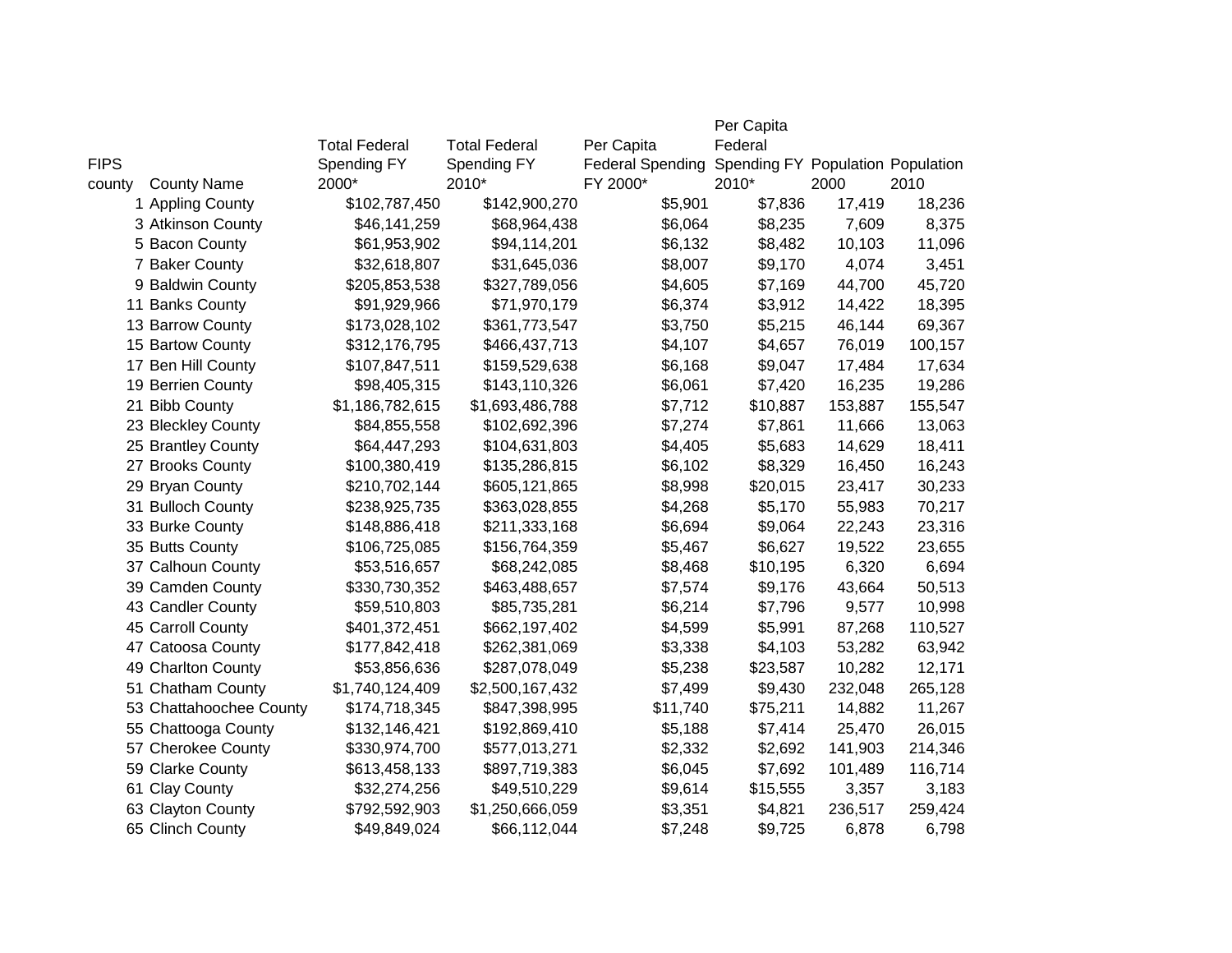| 67 Cobb County       | \$4,800,993,319 | \$6,694,972,866  | \$7,900  | \$9,730  | 607,751 | 688,078 |
|----------------------|-----------------|------------------|----------|----------|---------|---------|
| 69 Coffee County     | \$193,168,016   | \$282,444,824    | \$5,163  | \$6,668  | 37,413  | 42,356  |
| 71 Colquitt County   | \$252,658,245   | \$377,690,724    | \$6,008  | \$8,301  | 42,053  | 45,498  |
| 73 Columbia County   | \$381,778,256   | \$534,998,192    | \$4,276  | \$4,313  | 89,288  | 124,053 |
| 75 Cook County       | \$87,178,769    | \$120,808,487    | \$5,528  | \$7,019  | 15,771  | 17,212  |
| 77 Coweta County     | \$349,240,221   | \$572,466,652    | \$3,915  | \$4,496  | 89,215  | 127,317 |
| 79 Crawford County   | \$44,093,765    | \$56,519,797     | \$3,529  | \$4,475  | 12,495  | 12,630  |
| 81 Crisp County      | \$148,190,966   | \$213,015,158    | \$6,737  | \$9,088  | 21,996  | 23,439  |
| 83 Dade County       | \$89,467,817    | \$106,566,054    | \$5,904  | \$6,407  | 15,154  | 16,633  |
| 85 Dawson County     | \$52,988,591    | \$106,752,583    | \$3,312  | \$4,781  | 15,999  | 22,330  |
| 87 Decatur County    | \$161,416,111   | \$267,340,635    | \$5,716  | \$9,602  | 28,240  | 27,842  |
| 89 DeKalb County     | \$2,726,011,312 | \$5,037,831,798  | \$4,094  | \$7,281  | 665,865 | 691,893 |
| 91 Dodge County      | \$127,785,368   | \$195,021,650    | \$6,666  | \$8,948  | 19,171  | 21,796  |
| 93 Dooly County      | \$111,160,941   | \$115,549,754    | \$9,645  | \$7,746  | 11,525  | 14,918  |
| 95 Dougherty County  | \$838,721,970   | \$1,173,569,053  | \$8,731  | \$12,410 | 96,065  | 94,565  |
| 97 Douglas County    | \$280,304,748   | \$501,281,146    | \$3,041  | \$3,786  | 92,174  | 132,403 |
| 99 Early County      | \$90,470,736    | \$126,983,463    | \$7,323  | \$11,536 | 12,354  | 11,008  |
| 101 Echols County    | \$8,315,452     | \$15,094,504     | \$2,215  | \$3,742  | 3,754   | 4,034   |
| 103 Effingham County | \$111,407,194   | \$212,552,323    | \$2,968  | \$4,068  | 37,535  | 52,250  |
| 105 Elbert County    | \$138,307,699   | \$191,930,735    | \$6,743  | \$9,518  | 20,511  | 20,166  |
| 107 Emanuel County   | \$159,401,383   | \$259,449,786    | \$7,300  | \$11,481 | 21,837  | 22,598  |
| 109 Evans County     | \$60,781,819    | \$86,888,536     | \$5,792  | \$7,899  | 10,495  | 11,000  |
| 111 Fannin County    | \$129,134,362   | \$199,345,576    | \$6,523  | \$8,418  | 19,798  | 23,682  |
| 113 Fayette County   | \$288,706,306   | \$608,980,120    | \$3,163  | \$5,715  | 91,263  | 106,567 |
| 115 Floyd County     | \$453,905,112   | \$702,744,446    | \$5,012  | \$7,296  | 90,565  | 96,317  |
| 117 Forsyth County   | \$193,550,921   | \$436,551,412    | \$1,967  | \$2,487  | 98,407  | 175,511 |
| 119 Franklin County  | \$117,250,845   | \$177,057,934    | \$5,780  | \$8,017  | 20,285  | 22,084  |
| 121 Fulton County    | \$9,354,214,083 | \$16,016,864,027 | \$11,463 | \$17,399 | 816,006 | 920,581 |
| 123 Gilmer County    | \$114,905,028   | \$176,805,669    | \$4,899  | \$6,249  | 23,456  | 28,292  |
| 125 Glascock County  | \$18,140,172    | \$27,363,830     | \$7,097  | \$8,879  | 2,556   | 3,082   |
| 127 Glynn County     | \$613,078,784   | \$900,412,669    | \$9,074  | \$11,308 | 67,568  | 79,626  |
| 129 Gordon County    | \$191,992,758   | \$283,043,360    | \$4,353  | \$5,129  | 44,104  | 55,186  |
| 131 Grady County     | \$117,991,636   | \$162,620,625    | \$4,987  | \$6,502  | 23,659  | 25,011  |
| 133 Greene County    | \$86,663,530    | \$140,056,158    | \$6,016  | \$8,757  | 14,406  | 15,994  |
| 135 Gwinnett County  | \$1,320,650,648 | \$2,248,977,642  | \$2,244  | \$2,793  | 588,448 | 805,321 |
| 137 Habersham County | \$158,113,730   | \$292,049,978    | \$4,404  | \$6,785  | 35,902  | 43,041  |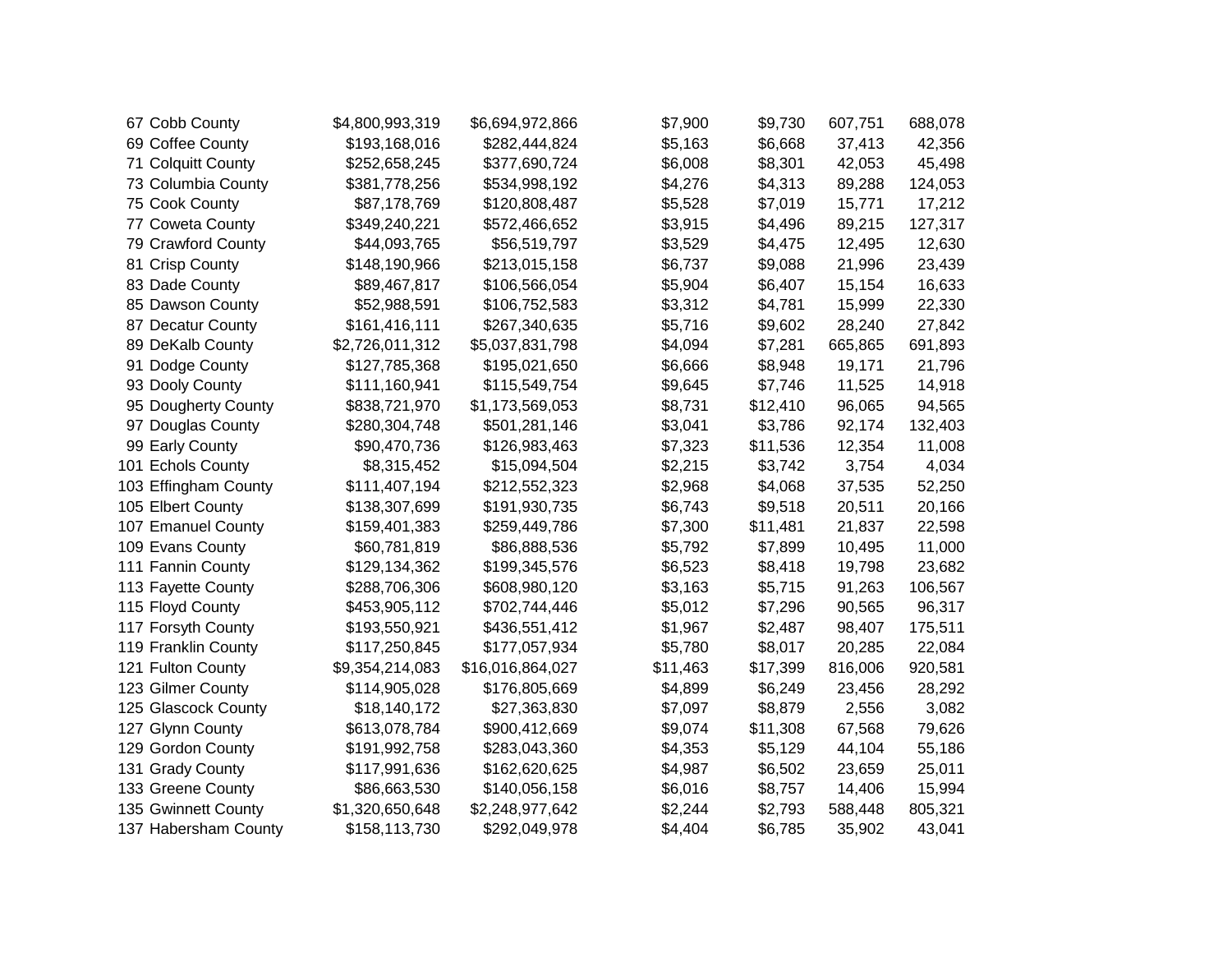| 139 Hall County       | \$546,564,058   | \$1,152,568,635 | \$3,924  | \$6,414  | 139,277 | 179,684 |
|-----------------------|-----------------|-----------------|----------|----------|---------|---------|
| 141 Hancock County    | \$79,985,616    | \$99,714,879    | \$7,938  | \$10,575 | 10,076  | 9,429   |
| 143 Haralson County   | \$137,373,614   | \$199,557,745   | \$5,347  | \$6,934  | 25,690  | 28,780  |
| 145 Harris County     | \$97,444,052    | \$164,598,675   | \$4,112  | \$5,140  | 23,695  | 32,024  |
| 147 Hart County       | \$117,300,502   | \$167,696,869   | \$5,101  | \$6,651  | 22,997  | 25,213  |
| 149 Heard County      | \$40,190,039    | \$64,339,032    | \$3,650  | \$5,437  | 11,012  | 11,834  |
| 151 Henry County      | \$436,973,472   | \$770,668,449   | \$3,662  | \$3,779  | 119,341 | 203,922 |
| 153 Houston County    | \$1,449,052,220 | \$2,211,146,401 | \$13,082 | \$15,805 | 110,765 | 139,900 |
| 155 Irwin County      | \$59,554,491    | \$80,007,743    | \$5,997  | \$8,388  | 9,931   | 9,538   |
| 157 Jackson County    | \$219,446,602   | \$334,839,105   | \$5,277  | \$5,536  | 41,589  | 60,485  |
| 159 Jasper County     | \$50,710,973    | \$76,111,800    | \$4,438  | \$5,476  | 11,426  | 13,900  |
| 161 Jeff Davis County | \$73,688,448    | \$102,384,717   | \$5,810  | \$6,795  | 12,684  | 15,068  |
| 163 Jefferson County  | \$162,828,351   | \$188,163,430   | \$9,431  | \$11,114 | 17,266  | 16,930  |
| 165 Jenkins County    | \$64,636,142    | \$84,119,197    | \$7,538  | \$10,086 | 8,575   | 8,340   |
| 167 Johnson County    | \$61,463,682    | \$83,844,228    | \$7,180  | \$8,401  | 8,560   | 9,980   |
| 169 Jones County      | \$75,597,258    | \$117,181,862   | \$3,198  | \$4,087  | 23,639  | 28,669  |
| 171 Lamar County      | \$79,003,271    | \$125,443,153   | \$4,965  | \$6,848  | 15,912  | 18,317  |
| 173 Lanier County     | \$38,439,344    | \$58,328,334    | \$5,309  | \$5,788  | 7,241   | 10,078  |
| 175 Laurens County    | \$353,142,804   | \$494,629,560   | \$7,870  | \$10,212 | 44,874  | 48,434  |
| 177 Lee County        | \$70,958,202    | \$112,839,672   | \$2,866  | \$3,988  | 24,757  | 28,298  |
| 179 Liberty County    | \$287,068,895   | \$458,909,146   | \$4,659  | \$7,232  | 61,610  | 63,453  |
| 181 Lincoln County    | \$47,682,912    | \$71,519,756    | \$5,712  | \$8,944  | 8,348   | 7,996   |
| 183 Long County       | \$27,742,007    | \$55,192,105    | \$2,692  | \$3,816  | 10,304  | 14,464  |
| 185 Lowndes County    | \$534,264,870   | \$797,883,374   | \$5,800  | \$7,304  | 92,115  | 109,233 |
| 187 Lumpkin County    | \$72,726,677    | \$145,560,083   | \$3,461  | \$4,858  | 21,016  | 29,966  |
| 189 McDuffie County   | \$117,754,146   | \$173,138,133   | \$5,546  | \$7,915  | 21,231  | 21,875  |
| 191 McIntosh County   | \$76,111,100    | \$102,603,696   | \$7,017  | \$7,159  | 10,847  | 14,333  |
| 193 Macon County      | \$93,666,564    | \$157,904,336   | \$6,655  | \$10,713 | 14,074  | 14,740  |
| 195 Madison County    | \$112,049,687   | \$181,177,690   | \$4,355  | \$6,443  | 25,730  | 28,120  |
| 197 Marion County     | \$35,074,860    | \$54,716,913    | \$4,910  | \$6,259  | 7,144   | 8,742   |
| 199 Meriwether County | \$117,688,360   | \$176,857,307   | \$5,223  | \$8,042  | 22,534  | 21,992  |
| 201 Miller County     | \$49,564,544    | \$62,549,597    | \$7,765  | \$10,212 | 6,383   | 6,125   |
| 205 Mitchell County   | \$337,437,349   | \$200,566,350   | \$14,100 | \$8,535  | 23,932  | 23,498  |
| 207 Monroe County     | \$87,830,787    | \$136,802,889   | \$4,037  | \$5,177  | 21,757  | 26,424  |
| 209 Montgomery County | \$48,439,451    | \$69,361,224    | \$5,857  | \$7,603  | 8,270   | 9,123   |
| 211 Morgan County     | \$73,374,885    | \$117,899,757   | \$4,747  | \$6,598  | 15,457  | 17,868  |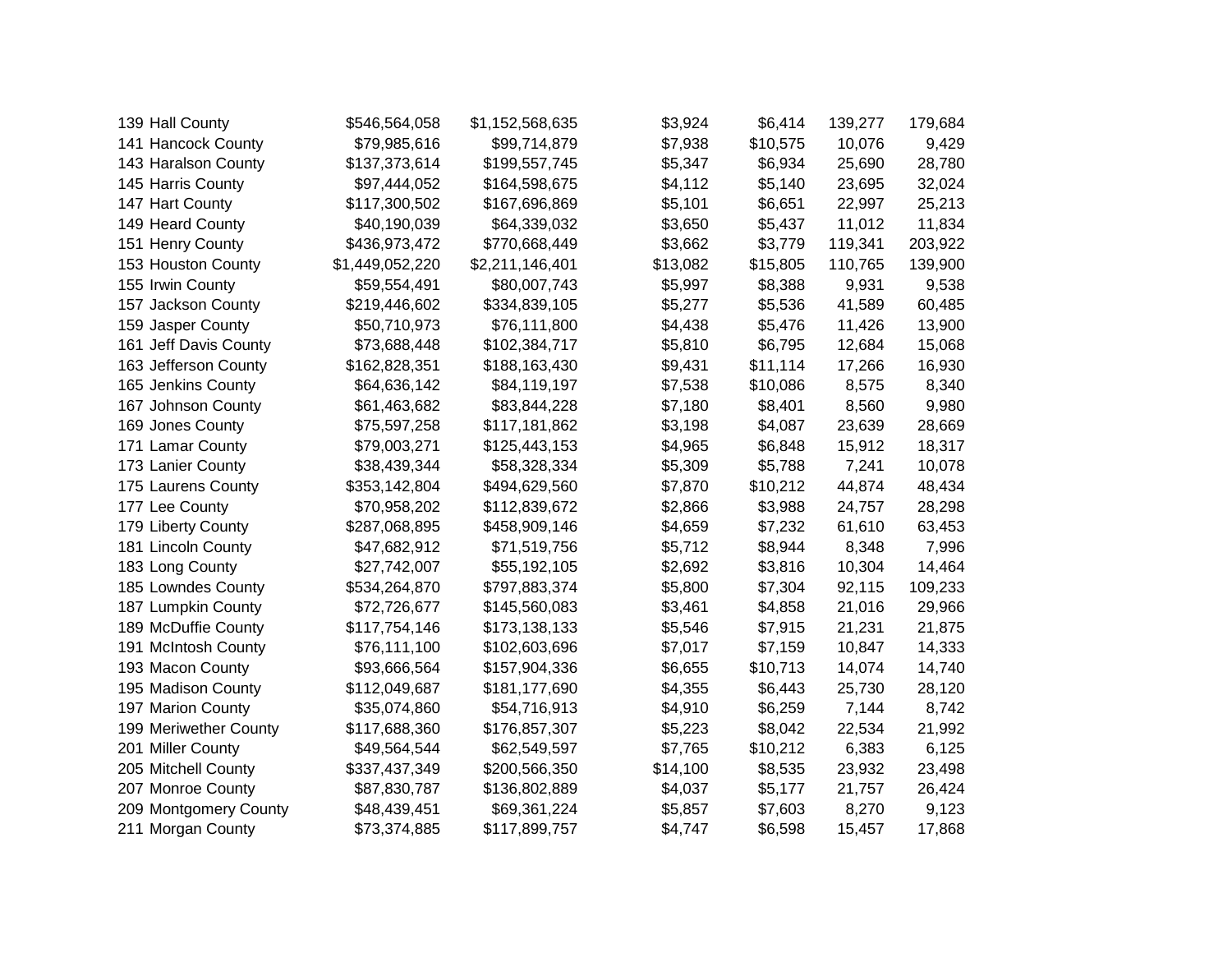| 213 Murray County     | \$106,679,111   | \$180,708,261   | \$2,922  | \$4,560  | 36,506  | 39,628  |
|-----------------------|-----------------|-----------------|----------|----------|---------|---------|
| 215 Muscogee County   | \$1,273,510,026 | \$1,965,808,375 | \$6,836  | \$10,353 | 186,291 | 189,885 |
| 217 Newton County     | \$241,685,699   | \$477,357,320   | \$3,898  | \$4,776  | 62,001  | 99,958  |
| 219 Oconee County     | \$77,912,468    | \$133,075,202   | \$2,971  | \$4,056  | 26,225  | 32,808  |
| 221 Oglethorpe County | \$43,764,835    | \$67,765,851    | \$3,464  | \$4,548  | 12,635  | 14,899  |
| 223 Paulding County   | \$151,126,571   | \$328,517,812   | \$1,850  | \$2,308  | 81,678  | 142,324 |
| 225 Peach County      | \$163,575,111   | \$267,045,865   | \$6,911  | \$9,642  | 23,668  | 27,695  |
| 227 Pickens County    | \$123,326,398   | \$178,990,106   | \$5,366  | \$6,082  | 22,983  | 29,431  |
| 229 Pierce County     | \$89,624,916    | \$138,816,978   | \$5,732  | \$7,400  | 15,636  | 18,758  |
| 231 Pike County       | \$62,300,231    | \$257,855,763   | \$4,551  | \$14,430 | 13,688  | 17,869  |
| 233 Polk County       | \$264,064,750   | \$354,404,962   | \$6,926  | \$8,545  | 38,127  | 41,475  |
| 235 Pulaski County    | \$71,982,457    | \$95,565,562    | \$7,508  | \$7,957  | 9,588   | 12,010  |
| 237 Putnam County     | \$90,315,288    | \$145,402,405   | \$4,801  | \$6,853  | 18,812  | 21,218  |
| 239 Quitman County    | \$25,674,447    | \$23,042,091    | \$9,882  | \$9,169  | 2,598   | 2,513   |
| 241 Rabun County      | \$89,220,929    | \$138,098,790   | \$5,928  | \$8,485  | 15,050  | 16,276  |
| 243 Randolph County   | \$66,836,671    | \$88,556,519    | \$8,579  | \$11,473 | 7,791   | 7,719   |
| 245 Richmond County   | \$1,578,710,203 | \$2,466,819,440 | \$7,902  | \$12,300 | 199,775 | 200,549 |
| 247 Rockdale County   | \$214,848,948   | \$372,517,203   | \$3,064  | \$4,372  | 70,111  | 85,215  |
| 249 Schley County     | \$20,234,783    | \$30,033,647    | \$5,373  | \$5,995  | 3,766   | 5,010   |
| 251 Screven County    | \$99,789,361    | \$131,420,911   | \$6,491  | \$9,006  | 15,374  | 14,593  |
| 253 Seminole County   | \$66,676,016    | \$91,551,199    | \$7,117  | \$10,488 | 9,369   | 8,729   |
| 255 Spalding County   | \$308,917,721   | \$471,044,296   | \$5,288  | \$7,352  | 58,417  | 64,073  |
| 257 Stephens County   | \$156,173,170   | \$233,915,969   | \$6,140  | \$8,937  | 25,435  | 26,175  |
| 259 Stewart County    | \$43,620,309    | \$67,553,160    | \$8,305  | \$11,151 | 5,252   | 6,058   |
| 261 Sumter County     | \$205,324,329   | \$436,950,501   | \$6,184  | \$13,314 | 33,200  | 32,819  |
| 263 Talbot County     | \$41,717,214    | \$65,204,798    | \$6,420  | \$9,498  | 6,498   | 6,865   |
| 265 Taliaferro County | \$21,801,836    | \$23,570,565    | \$10,497 | \$13,728 | 2,077   | 1,717   |
| 267 Tattnall County   | \$121,679,716   | \$180,296,524   | \$5,455  | \$7,065  | 22,305  | 25,520  |
| 269 Taylor County     | \$57,550,939    | \$92,246,395    | \$6,529  | \$10,358 | 8,815   | 8,906   |
| 271 Telfair County    | \$92,439,617    | \$176,336,665   | \$7,838  | \$10,687 | 11,794  | 16,500  |
| 273 Terrell County    | \$87,067,517    | \$112,391,413   | \$7,937  | \$12,066 | 10,970  | 9,315   |
| 275 Thomas County     | \$273,730,466   | \$403,464,773   | \$6,405  | \$9,022  | 42,737  | 44,720  |
| 277 Tift County       | \$218,431,110   | \$310,857,308   | \$5,687  | \$7,749  | 38,407  | 40,118  |
| 279 Toombs County     | \$153,496,772   | \$229,812,351   | \$5,889  | \$8,442  | 26,067  | 27,223  |
| 281 Towns County      | \$72,179,053    | \$103,222,320   | \$7,745  | \$9,858  | 9,319   | 10,471  |
| 283 Treutlen County   | \$41,073,832    | \$59,552,171    | \$5,993  | \$8,650  | 6,854   | 6,885   |